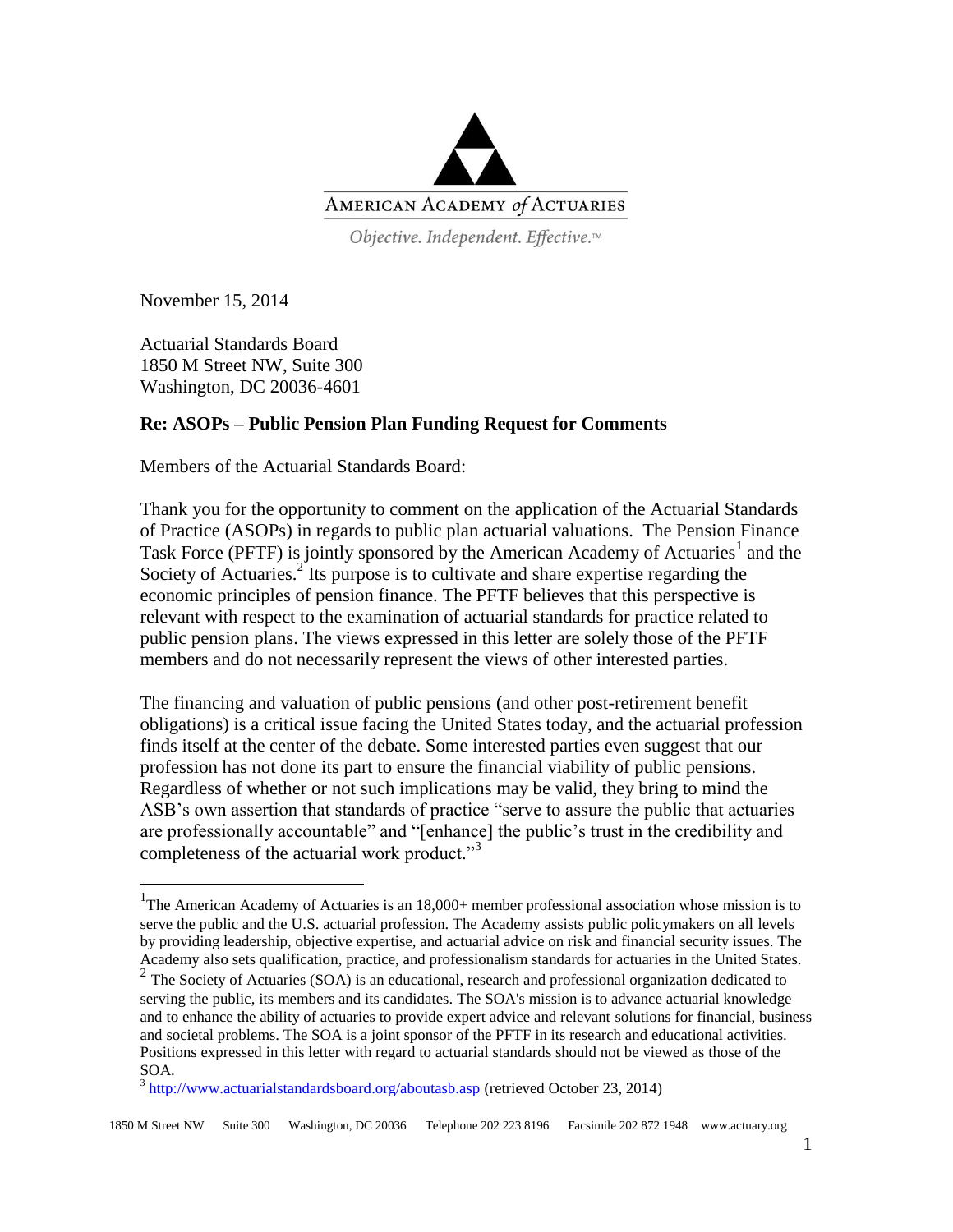In light of these circumstances, we believe that the issues raised by the ASB regarding actuarial practice for public pension plans are important and merit further investigation and discussion.

Specific responses to each question posed in the July 2014 Request for Comments follow.

**1. Public plan funding and associated actuarial valuations are less uniformly regulated than those of private sector pension plans. Actuaries may be asked by their principal to advise on funding levels. Is additional guidance needed, beyond that in the recently revised pension ASOPs, regarding appropriate public plan actuarial valuation practice to assist actuaries in performing their work and advising their principal? Why or why not?** 

We believe that additional guidance is needed, beyond that in the revised pension ASOPs, for public plan actuarial practice. Many obvious differences exist between public and private plans, including but not limited to:

- Nature of stakeholders Taxpayers finance public pension plans. Currently no guidance exists that specifies an actuary's responsibility to this type of stakeholder.
- Governance structure Public plan retirement boards typically include elected officials. This can give rise to principal-agent problems.
- Funding policies Considerable variation exists in regulations that mandate required contributions. This disparity leaves room for actuarial work products to be misconstrued and potentially misrepresented. Typically there is no penalty for failure to comply with required funding policies.
- Intergenerational equity issues To be equitable, each generation of taxpayers would need to pay the costs for the services they receive (including compensation and benefits). Although most would agree in principle that intergenerational equity should be maintained, there may not be consensus about how this should be determined. The issue of intergenerational equity does not apply to other types of pension plans in the same way that it does for public plans.
- Current actuarial practice  $A$  wider variety of amortization methods, liability discount rates, asset smoothing, and funding methods exist in public plan practice than in other practice areas.

Actuaries specializing in public plans often point to these distinctions when explaining the basis for various valuation approaches. For these reasons, we suggest that actuarial standards specific to public plans would be useful in guiding those actuaries providing services to such plans. After all, such an exceptional area of practice likely can't be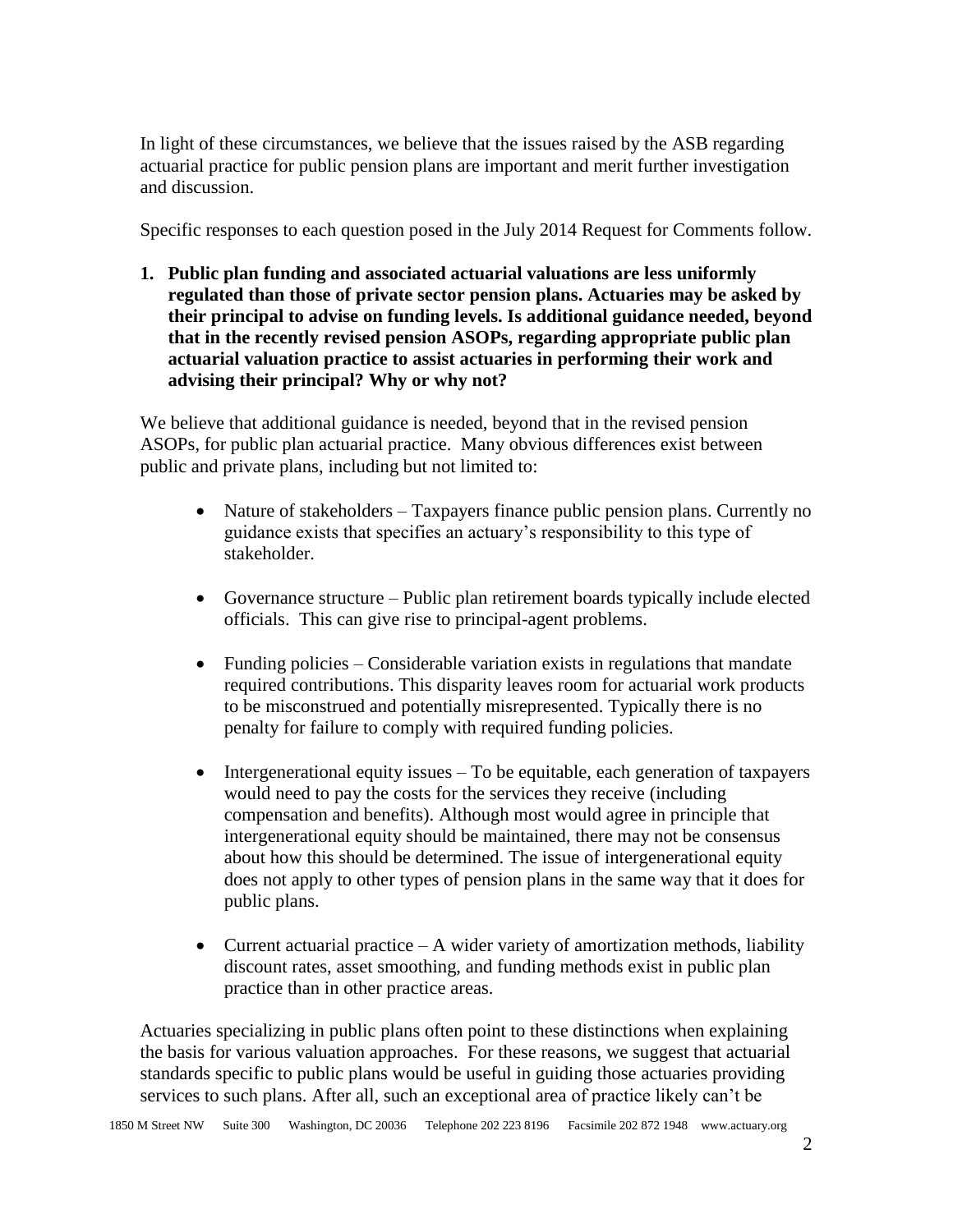sufficiently addressed solely by broad guidance intended primarily for all types of pension plans.

## **2. If yes to question 1, in what areas is additional guidance needed?**

Additional guidance is needed in several areas, including but not limited to, the following:

- An actuary's responsibility to various public plan stakeholders, including the taxpayers who ultimately finance the plan
- An actuary's responsibility to provide information to various public plan stakeholders beyond what is required by law or governmental accounting standards

## **3. If yes to question 1, should that guidance take the form of a separate public plan actuarial valuation standard or be incorporated within the existing ASOPs? Why or why not?**

In this circumstance we believe a separate standard specific to public plan actuarial valuations is preferable to adding guidance within the existing ASOPs. There are enough aspects of pension actuarial work that are unique to public plans (as compared to private sector plans) that would make one broad standard inadequate in dealing with the differences inherent in public plan valuations.

The ASB has already established precedence for promulgating specific standards for a subset of a practice area when the differentiation warrants it. For example, ASOPs 33 and 37 pertain specifically to mutual life insurance companies, and ASOP 18 pertains specifically to long-term care insurance. The differences between public retirement plans and other private sector retirement plans in stakeholders, governance, regulations, etc. are sufficient to expect that a separate standard with public plan guidance would be beneficial to the pension practice area.

## **4. In general, the ASOPs are principles based and not rules based. As a result, the ASOPs are generally not highly prescriptive. Should the ASOPs related to public plan actuarial valuations be more prescriptive? If so, in what areas?**

We believe the committee that works on this ASOP should evaluate the potential approaches in detail to determine which would be most effective. The approach doesn't need to be pre-ordained, although if it is revealed that specific issues are best addressed by a prescriptive treatment, we would urge the ASB to incorporate prescriptive elements into the ASOP.

**5. The ASOPs have provided guidance that has been applicable to all areas of practice in the pension community (for example, private sector, multiemployer, public sector). If you believe that additional guidance is needed for public plan actuarial valuations, should any of that additional guidance also apply to nonpublic sector plans? Why or why not?**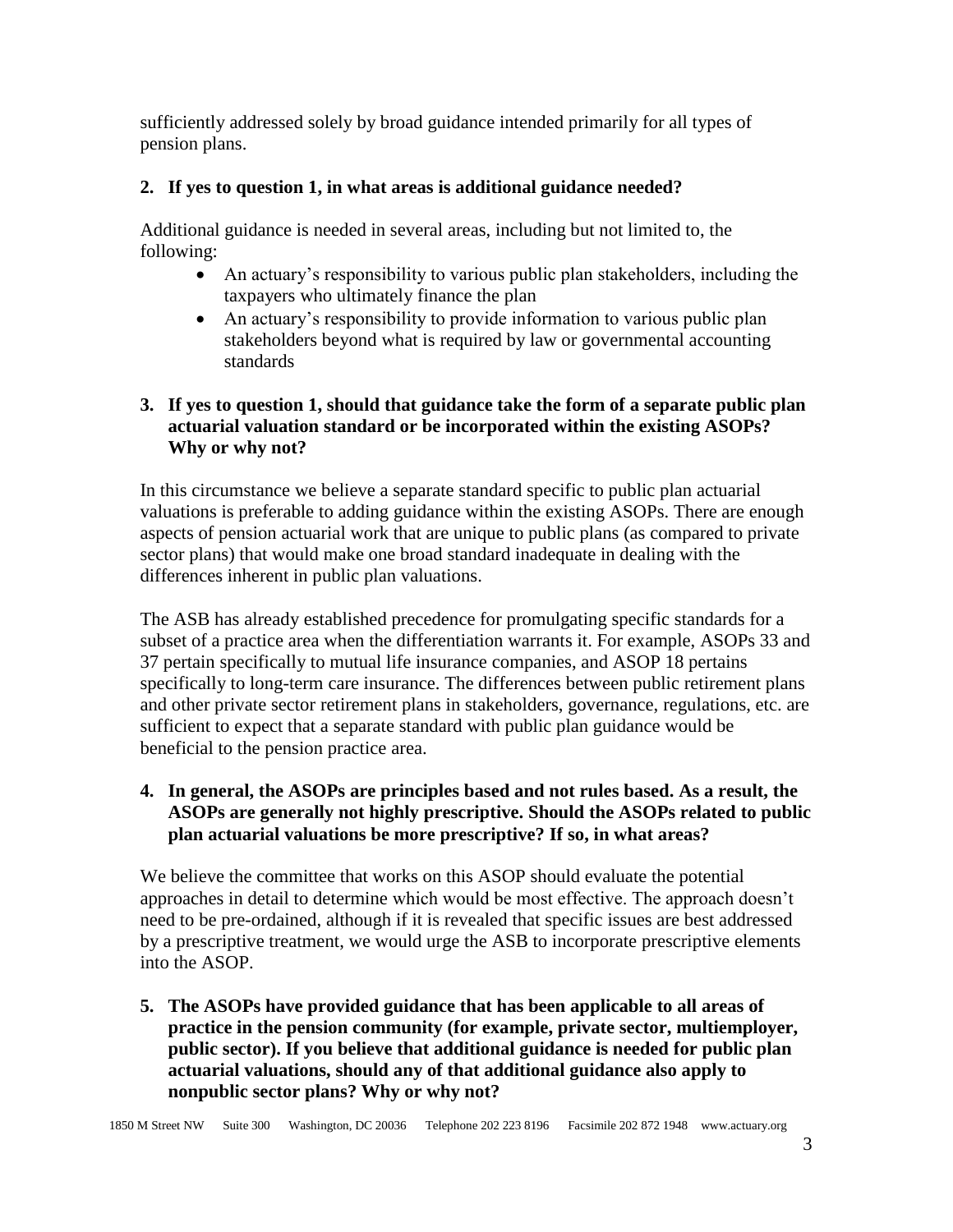We believe that the ultimate goal of the ASOPs should be to promote consistent standards across all types of pension plan actuarial practice, except where circumstances determine otherwise. For this reason, we expect that any new guidance issued as a result of this project will specifically address the unique circumstances of actuarial practice for public pension plans and may not be directly applicable to other types of pension plans. If, however, there are items that come out of the public plan ASOP analysis that would be beneficial for all areas of practice in the pension community we would welcome their incorporation into the existing ASOPs.

**6. The current definition of an "intended user" of an actuarial communication is "any person who the actuary identifies as able to rely on the actuarial findings" (ASOP No. 41, Actuarial Communications, section 2.7). Should the ASOPs require the actuary for public pension plans to perform additional, significant work (which would be incorporated in the guidance provided in the ASOPs) that is not requested by the principal if that work provides useful information to individuals who are not intended users? Why or why not? If so, should this requirement be extended to all pension practice areas? Why or why not?** 

We believe that specifying *intended users* of public pension valuations is one of the key issues at hand. When considering this issue, it is important to note that *intended users* (as defined by ASOP No. 41) are a different and potentially broader group than *principals* (as defined in the American Academy of Actuaries' Code of Professional Conduct). But neither of these actuarial definitions is entirely consistent with the more conventional theoretical meaning of *principals. In a typical economic context,* owners or shareholders of a corporation are considered *principals, as* these are the individuals with "skin in the game". Likewise, shareholders of insurance companies and corporations that sponsor pension plans would be considered *principals*.

In the public pension context, then, taxpayers are economic *principals,* although they do not meet the definition in the actuarial Code of Professional Conduct. Those who hire public plan actuaries are *agents* working on behalf of these principals. As economic *principals*, we believe that the taxpaying public should be considered *intended users* under ASOP No. 41 for the valuation of public plans. Whether these users are designated "intended" by the hiring authority need not determine whether the actuary declares them *intended users*.

Furthermore, the ASB itself appears to take the position that protecting public interest is an important part of our work by stating that "written standards of practice … show that a profession governs itself and takes an active interest in protecting the public."<sup>4</sup> Designating taxpayers to be intended users of actuarial work products would be consistent with this objective.

 $\overline{a}$ 

<sup>4</sup> ibid.